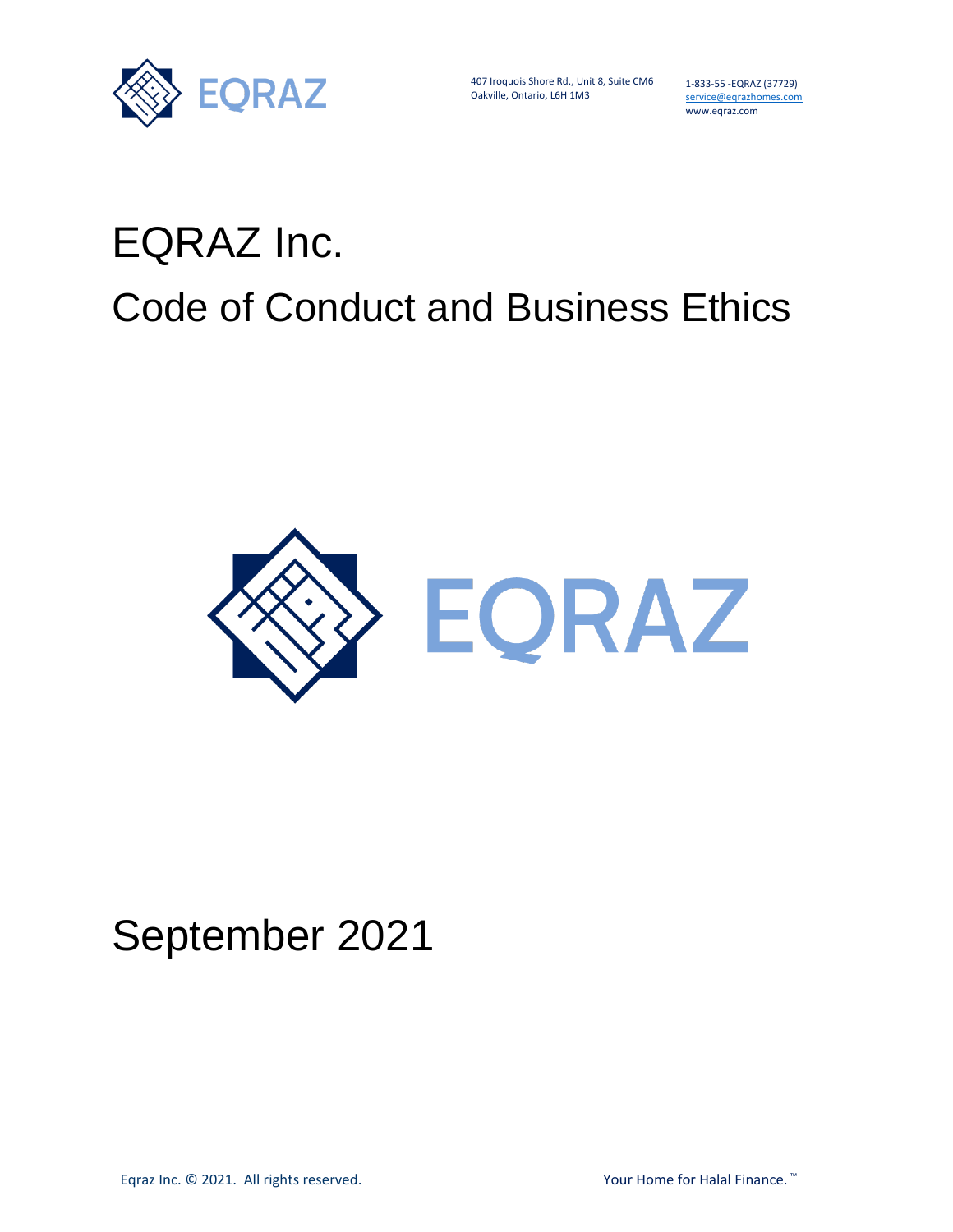

#### **Purpose and Application**

EQRAZ Inc. (including its subsidiaries and affiliates, the "**Corporation**") is committed to maintaining high standards of integrity and accountability in conducting its business. This code of business ethics and conduct (the "**Code**") provides EQRAZ's officers, directors, staff, contractors, consultants and advisors with a framework of guidelines and principles to encourage ethical and professional behaviour in conducting our business, promotes accountability and provides a mechanism for reporting unethical conduct and violations of this Code.

In addition, as a corporation providing Islamic Financial products and services to its customers, EQRAZ is committed to adhering to the principles of Shariah ethics in conducting all aspects of its business.

The guidelines set out in this Code may be further supplemented by specific corporate, divisional or departmental policies. As with all guidelines or principles, you are expected to use your own judgement and discretion, having regard to these standards, to determine the best course of action for any specific situation. If you and employee and are unsure about a particular situation or course of action, speak to your immediate supervisor or anyone in management if you are not comfortable speaking with your immediate supervisor. If you are a non-employee e.g., director, contractor, consultant, or advisor, please immediately report your concern to the Corporation's Chief Executive Officer or, in the event that your grievance is with the Chief Executive Officer, to a member of EQRAZ's Board of Directors.

In this Code, the use of the terms "we", "our" and "us" refers to the Corporation. It is important that you read, understand, and act in accordance with this Code.

This Code applies to all employees, officers, directors, contractors, consultants, and advisors of the Corporation hereafter referred to jointly as the "members" for the purpose of this document.

# **Conflicts of Interest**

The Corporation is committed to ensuring that the best interests of the Corporation are paramount in all of our dealings with shareholders, customers, competitors, existing and potential business partners and other representatives and are conducted in a manner that avoids actual or potential conflicts of interest.

All members of the Corporation should avoid situations where their personal interest could conflict with, or appear to conflict with, the interests of the Corporation.

In general, a conflict of interest exists where an individual's position or responsibilities with the Corporation present an opportunity for personal gain apart from the normal benefits and rewards of employment, which is acted upon to the detriment of the Corporation. A conflict may also arise where an individual's personal interests are inconsistent with those of the Corporation, creating conflicting loyalties and compromising the individual's ability to act in the best interests of the Corporation.

Conflicts of interests may exist in any situation where your ability to act objectively, or in the best interests of the Corporation, are influenced. These include the receipt of improper and material personal benefits by you or your family and friends from a third party, as a result of your position with the Corporation. Members may not enter into a business relationship with family members on EQRAZ's behalf unless disclosed and approved in writing by senior management.

Full and timely disclosure of any actual or potential conflict of interest by employees should be immediately made to your supervisor and no further action should be taken unless authorized in writing by your supervisor and in the case of senior officers and directors, by the board of directors.

Proper disclosure provides an opportunity to obtain advice and approval from the appropriate level of management and to resolve actual or potential conflicts of interests in a timely and effective manner.

Protection and Use of the Corporation's Assets and **Opportunities** 

All members of the Corporation are responsible for protecting the Corporation's assets from improper use including fraud, theft and misappropriation. It is the Corporation's responsibility to protect its assets and promote their efficient use for legitimate business purposes. This requires proper documentation (which is timely, accurate and complete) and appropriate use of discretion. The Corporation's assets should not be wasted through carelessness or neglect nor appropriated for improper personal use.

Proper discretion and restraint should always govern the personal use of the Corporation's assets.

# **Corporate Opportunities**

The benefit of any business venture, opportunity or potential opportunity resulting from your relationship with the Corporation should not be appropriated for any improper personal gain. Members will not (a) take for themselves personally, opportunities that are discovered through the use of corporate property, information or position; (b) use corporate property, information or position for personal gain, or (c) compete with the Corporation, without appropriate prior written approval of such employee's manager or in the case of non-employees, the board of directors.

As employees, officers, and directors, a duty is owed to the Corporation to advance its legitimate interests when the opportunity to do so arises. This duty is also owed by contractors, consultants and advisors in accordance with their respective engagement agreements with the Corporation.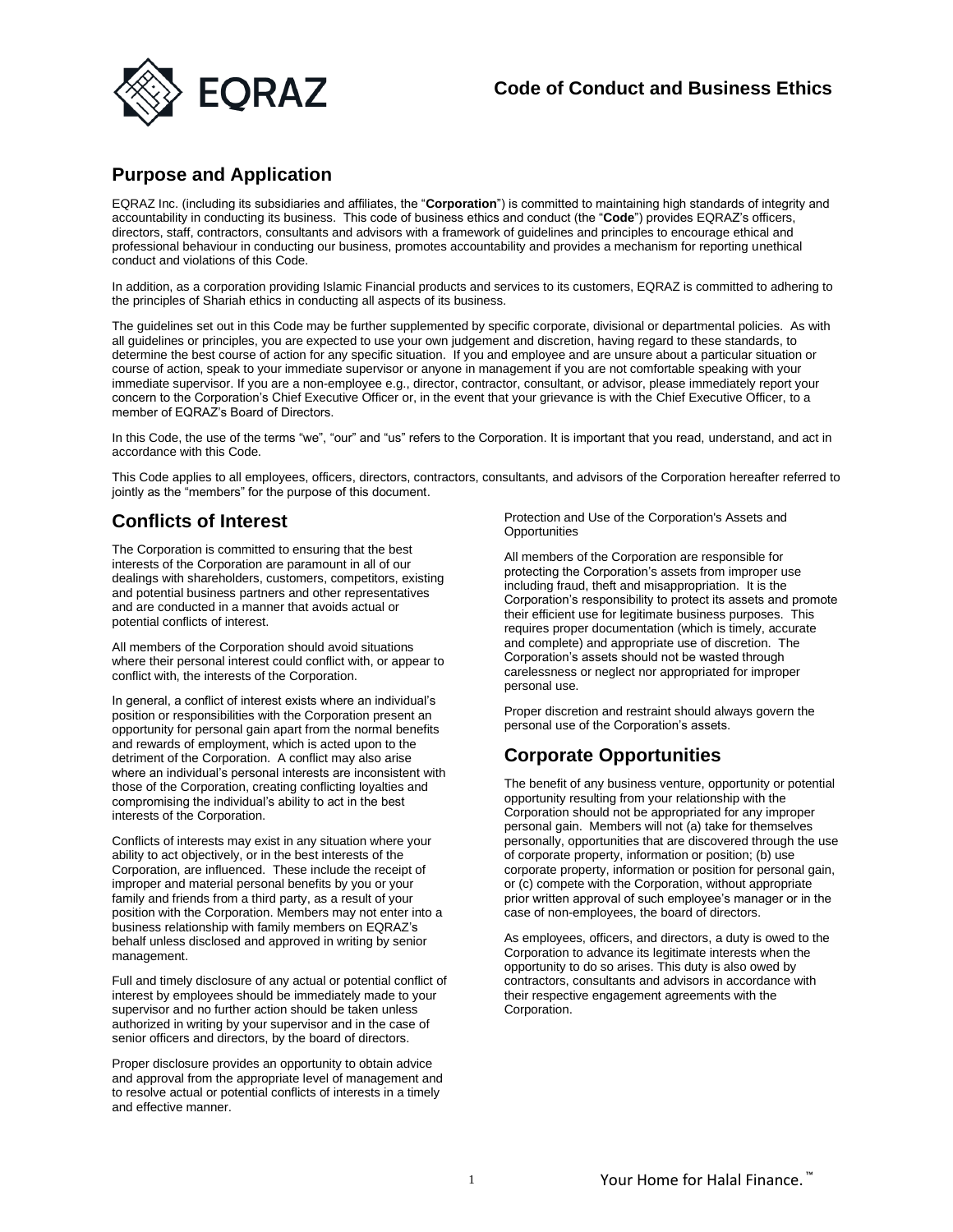

# **Outside Activities**

Employees, officers and directors of the Corporation should avoid outside activities which would impair the effective performance of their responsibilities to the Corporation, either because of demands on their time, or because the outside commitments can be contrary to their obligations to the Corporation. All communications with customers, brokers, business partners and regulators must be carried out honestly, professionally and with integrity.

In addition, all members shall be aware of their responsibility to act courteously and professionally when using electronic platforms and social media. Further details on the Corporation's policy for using social media can be found in the Social Media Policy.

# **Confidentiality of Corporate Information**

Information is a key asset of the Corporation. It is our policy to ensure that the Corporation's proprietary and confidential information, including proprietary and confidential information that has been entrusted to the Corporation by others, is adequately safeguarded. All confidential information, including information about the Corporation's business, assets, investors, opportunities, products, customers, suppliers and competitors, should be properly protected from advertent or inadvertent disclosure.

# **Fair Dealing with other People and Organizations**

All business dealings undertaken on behalf of the Corporation should be conducted in a manner that preserves our integrity and reputation. It is the Corporation's policy to seek to avoid misrepresentations of material facts, manipulation, concealment, abuse of confidential information or any other illegal or unfair practices in all dealings with the Corporation's shareholders, customers, suppliers, competitors and employees.

# **Anti-Bribery and Anti-Corruption**

Corruption is the misuse of public power for private profit or the misuse of entrusted power for personal gain. Bribery is the offer, promise, or payment of cash, gifts or an inducement offered or given to a person in a position of trust to influence that person's conduct or to obtain an improper advantage.

The Corporation takes a zero-tolerance approach to bribery and corruption. We are committed to acting professionally, fairly and with integrity in all of our business dealings and relationships. The Corporation and all members will comply with all anti-bribery and anti-corruption laws, whether domestic or international, including the Corruption of Foreign Public Officials Act (Canada) (the "CFPOA") and the Criminal Code (Canada). The requirements below are intended to supplement all applicable laws and rules.

In accordance with, and subject to, the CFPOA, no member of the Corporation shall, in order to obtain or retain an advantage in the course of business, directly or indirectly give, offer or agree to give or offer a loan, reward, advantage

or benefit of any kind to a foreign public official or to any person for the benefit of a foreign public official:

- as payment for an act or omission by the official in connection with the performance of the official's duties or functions; or
- b) to induce the official to use his or her position to influence any acts or decisions of the foreign state or public international organization for which the official performs duties or functions.

Corruption and bribery may take the following forms, including cash payments, gifts, travel and hospitality, kickbacks, political contributions and charitable contributions. If in doubt, please check with the General Counsel. Reference should also be made to the section of the Code entitled "Gifts and Benefits" as to acceptable practices with respect to gifts and hospitality.

The Corporation must keep financial records and have appropriate internal controls in place to evidence the business reasons for making payments to third parties. All expense claims relating to travel, hospitality, gifts or expenses incurred in connection with a third party must be submitted in accordance with our Travel and Expense Policy.

There is no permitted deviation or waiver from this section of the Code.

#### **Charitable Donations and Political Activities**

The Corporation respects and observes all laws concerning the making of political contributions. If the Corporation considers a request for a political donation to a political party or candidate, such request for a political contribution made by or on behalf of the Corporation must be directed to the Chief Executive Officer or General Counsel for approval.

Charitable support and donations are acceptable and encouraged (to Charities approved by the Corporation only). We only make charitable donations that are legal and ethical under applicable Canadian as well as Islamic laws.

Employees, officers and directors may participate in political activities in their own time and at their sole expense and must make every effort to ensure that they do not leave the impression that they speak or act for the Corporation.

# **Gifts and Benefits**

This Code does not prohibit normal and appropriate hospitality (given and received) by members to or from third parties, subject to compliance with applicable Canadian and Islamic laws. See the section of the Code entitled "Anti-Bribery and Anti-Corruption". The intention behind the gift or hospitality should always be considered. The purpose of business gifts and hospitality in a commercial context is to create goodwill and foster good working relationships; it is not to take advantage of third-party relationships for personal gain.

Accordingly, no member of the Corporation shall accept for themselves, or for the benefit of any relative, any payments, loans, services or favours involving more than ordinary social amenities or gifts (ordinary activities include, attending